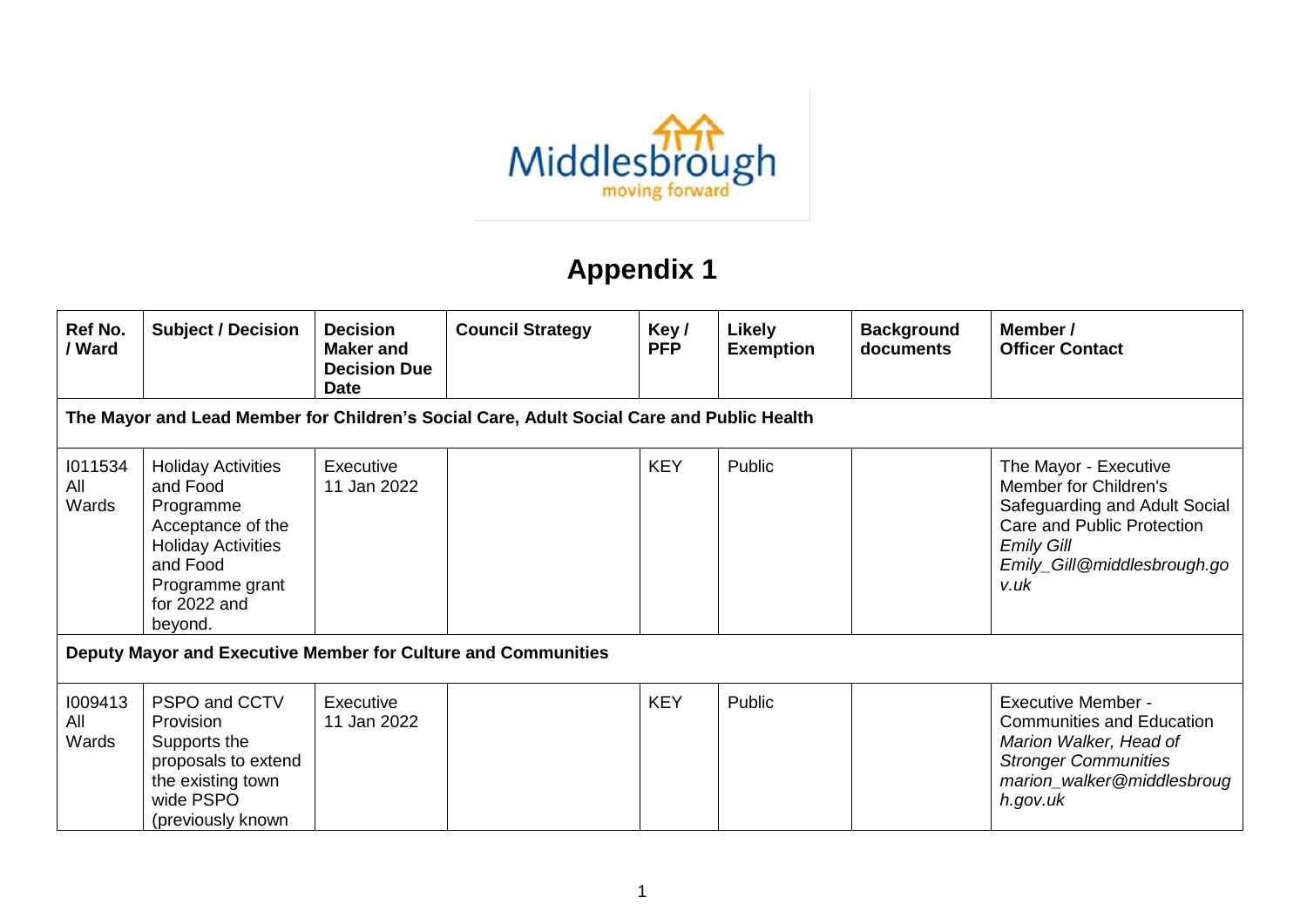| Ref No.<br>/ Ward       | <b>Subject / Decision</b>                                                                                                                                                                                                                                              | <b>Decision</b><br><b>Maker and</b><br><b>Decision Due</b><br><b>Date</b> | <b>Council Strategy</b> | Key/<br><b>PFP</b> | Likely<br><b>Exemption</b> | <b>Background</b><br>documents | Member /<br><b>Officer Contact</b>                                                                                         |
|-------------------------|------------------------------------------------------------------------------------------------------------------------------------------------------------------------------------------------------------------------------------------------------------------------|---------------------------------------------------------------------------|-------------------------|--------------------|----------------------------|--------------------------------|----------------------------------------------------------------------------------------------------------------------------|
|                         | as gating orders) for<br>a further 3 years.                                                                                                                                                                                                                            |                                                                           |                         |                    |                            |                                |                                                                                                                            |
|                         | <b>Executive Member - Education</b>                                                                                                                                                                                                                                    |                                                                           |                         |                    |                            |                                |                                                                                                                            |
| 1010705<br>All<br>Wards | Middlehaven -<br>Outwood Academy<br>Riverside<br>The report sets out<br>the case to dispose<br>of the Council's<br>freehold interest in<br>land at<br>Middlehaven, in<br>order to facilitate<br>the delivery of a<br>new secondary free<br>school in<br>Middlesbrough. | Executive<br>9 Nov 2021                                                   |                         | <b>KEY</b>         | Public                     |                                | <b>Executive Member - Education</b><br>Gary Maddison<br>Gary_Maddison@middlesbrou<br>gh.gov.uk                             |
| 1010716<br>All<br>Wards | <b>SACRE Annual</b><br>Report<br><b>Annual Report</b>                                                                                                                                                                                                                  | Executive<br>7 Dec 2021                                                   |                         |                    | Public                     |                                | <b>Executive Member - Education</b><br>Chloe Isaacs<br>Chloe_Isaacs@middlesbrough<br>.gov.uk                               |
| 1011298<br>All<br>Wards | Peer Review of the<br><b>Virtual School</b><br>A panel of peers will<br>be asked to<br>scrutinize the work<br>of the Virtual<br>School, and identify<br>areas of good                                                                                                  | Executive<br>7 Dec 2021                                                   |                         |                    | Public                     |                                | <b>Executive Member - Education</b><br>Trevor Dunn, Head of Access<br>to Education<br>trevor_dunn@middlesbrough.<br>gov.uk |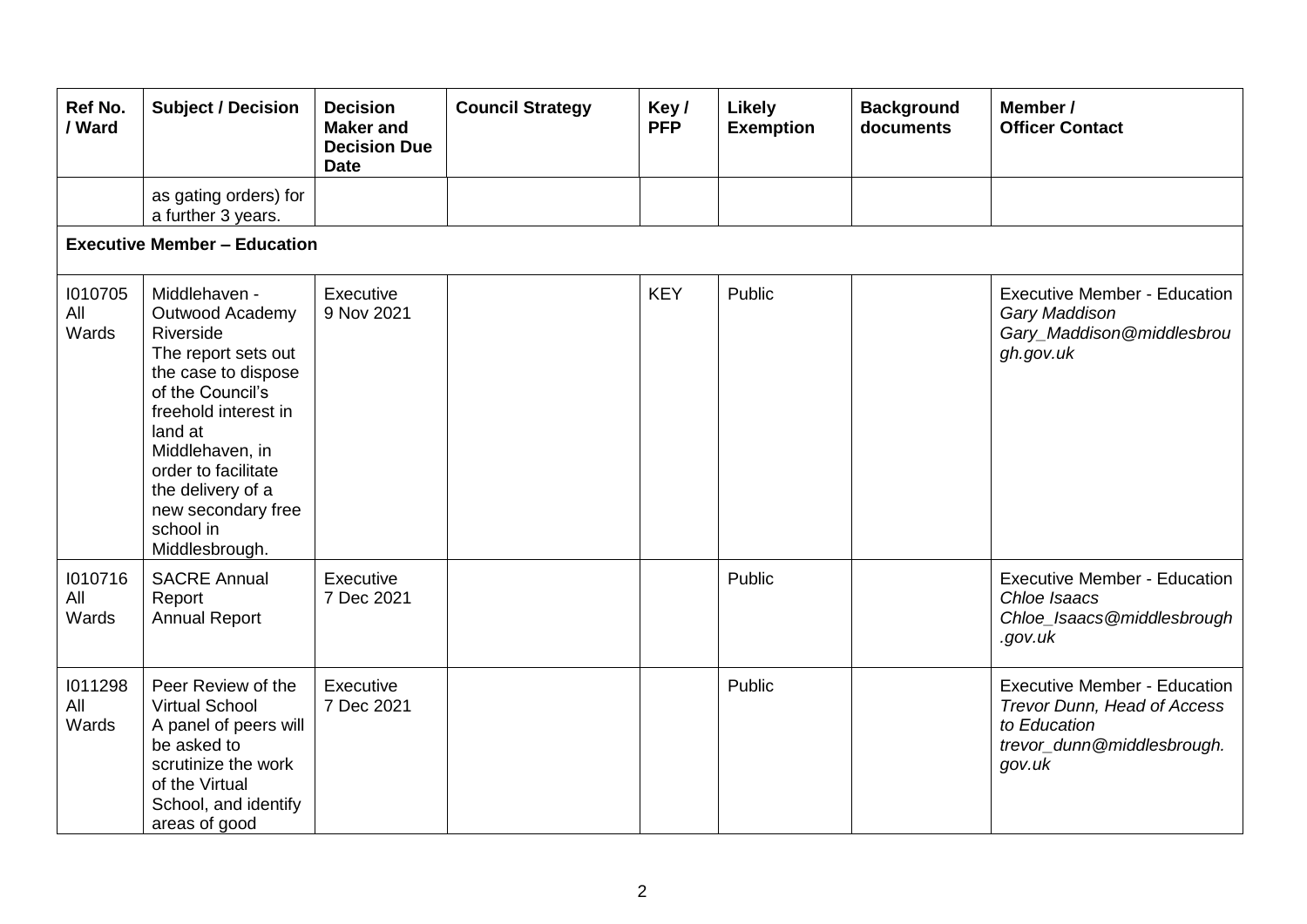| Ref No.<br>/ Ward | <b>Subject / Decision</b>                                                                                                                                                                                                                                                                                                                           | <b>Decision</b><br><b>Maker</b> and<br><b>Decision Due</b><br><b>Date</b> | <b>Council Strategy</b> | Key/<br><b>PFP</b> | <b>Likely</b><br><b>Exemption</b> | <b>Background</b><br>documents | Member /<br><b>Officer Contact</b>                                                                                    |  |  |  |  |
|-------------------|-----------------------------------------------------------------------------------------------------------------------------------------------------------------------------------------------------------------------------------------------------------------------------------------------------------------------------------------------------|---------------------------------------------------------------------------|-------------------------|--------------------|-----------------------------------|--------------------------------|-----------------------------------------------------------------------------------------------------------------------|--|--|--|--|
|                   | practice and areas<br>for development.                                                                                                                                                                                                                                                                                                              |                                                                           |                         |                    |                                   |                                |                                                                                                                       |  |  |  |  |
|                   | <b>Executive Member - Environment and Finance and Governance</b>                                                                                                                                                                                                                                                                                    |                                                                           |                         |                    |                                   |                                |                                                                                                                       |  |  |  |  |
| 1009723           | <b>Strategic Plan</b><br>$2021 - 24 - Progress$<br>at Quarter Two<br>2021/22<br>Report outlining<br>performance<br>against the<br>Strategic Plan at<br><b>Quarter Two</b><br>2021/22                                                                                                                                                                | Executive<br>11 Jan 2022                                                  |                         |                    | Public                            |                                | <b>Executive Member - Finance</b><br>and Governance<br><b>Keely Trainor</b><br>Keely_Trainor@middlesbroug<br>h.gov.uk |  |  |  |  |
| 1011309           | Paper-lite Meetings<br>Following the<br>successful trial of<br>paperless meetings<br>of the Executive,<br><b>Individual Executive</b><br>Member and pre<br>Executive meetings,<br>Executive is<br>requested to<br>provide the<br>necessary<br>commitment to<br>achieve paper-lite<br>meetings for all<br>Council, Executive<br>or any other Council | <b>TBA</b>                                                                |                         |                    |                                   |                                | <b>Executive Member - Finance</b><br>and Governance<br>Sylvia Reynolds<br>Sylvia_Reynolds@middlesbro<br>ugh.gov.uk    |  |  |  |  |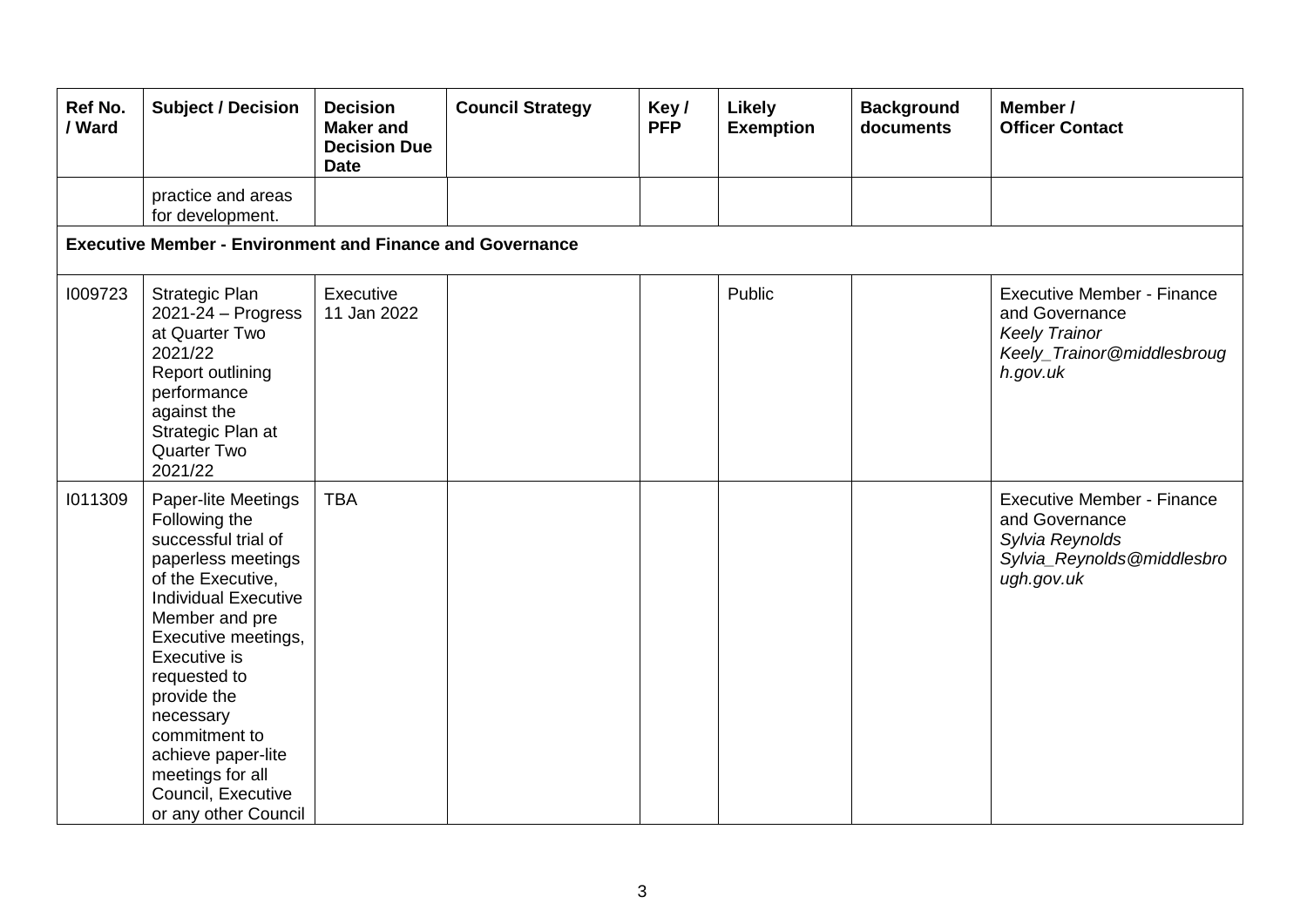| Ref No.<br>/ Ward       | <b>Subject / Decision</b>                                                                                                                                                                            | <b>Decision</b><br><b>Maker</b> and<br><b>Decision Due</b><br><b>Date</b> | <b>Council Strategy</b> | Key/<br><b>PFP</b> | Likely<br><b>Exemption</b> | <b>Background</b><br>documents | Member /<br><b>Officer Contact</b>                                                                                                  |
|-------------------------|------------------------------------------------------------------------------------------------------------------------------------------------------------------------------------------------------|---------------------------------------------------------------------------|-------------------------|--------------------|----------------------------|--------------------------------|-------------------------------------------------------------------------------------------------------------------------------------|
|                         | meeting, Panel or<br>Working Group by<br>embracing the<br>current technology<br>available to<br>councillors and<br>officers.                                                                         |                                                                           |                         |                    |                            |                                |                                                                                                                                     |
| 1011426<br>All<br>Wards | <b>Corporate Debt</b><br>Write Off Policy<br>A new policy to<br>provide a corporate<br>approach to the<br>writing off of bad<br>and irrecoverable<br>debts in a fair and<br>timely manner.           | Executive<br>7 Dec 2021                                                   |                         | <b>KEY</b>         |                            |                                | <b>Executive Member -</b><br>Environment, Finance &<br>Governance<br>Janette Savage<br>Janette_Savage@middlesbrou<br>gh.gov.uk      |
| 1011474<br>Central      | <b>International Centre</b><br>- Transfer of<br>Freehold<br>To seek approval<br>for the transfer of<br>the Council's<br>freehold interest in<br>the International<br>centre to a<br>community group. | Executive<br>7 Dec 2021                                                   |                         | <b>KEY</b>         |                            |                                | <b>Executive Member -</b><br>Environment, Finance &<br>Governance<br><b>Keely Trainor</b><br>Keely_Trainor@middlesbroug<br>h.gov.uk |
| 1011527<br>Central      | Whorlton Road -<br>Disposal [Part A]<br>Proposal to dispose<br>of Council owned<br>property.                                                                                                         | Executive<br>7 Dec 2021                                                   |                         | <b>KEY</b>         |                            |                                | <b>Executive Member -</b><br>Environment, Finance &<br>Governance<br><b>Keely Trainor</b><br>Keely_Trainor@middlesbroug             |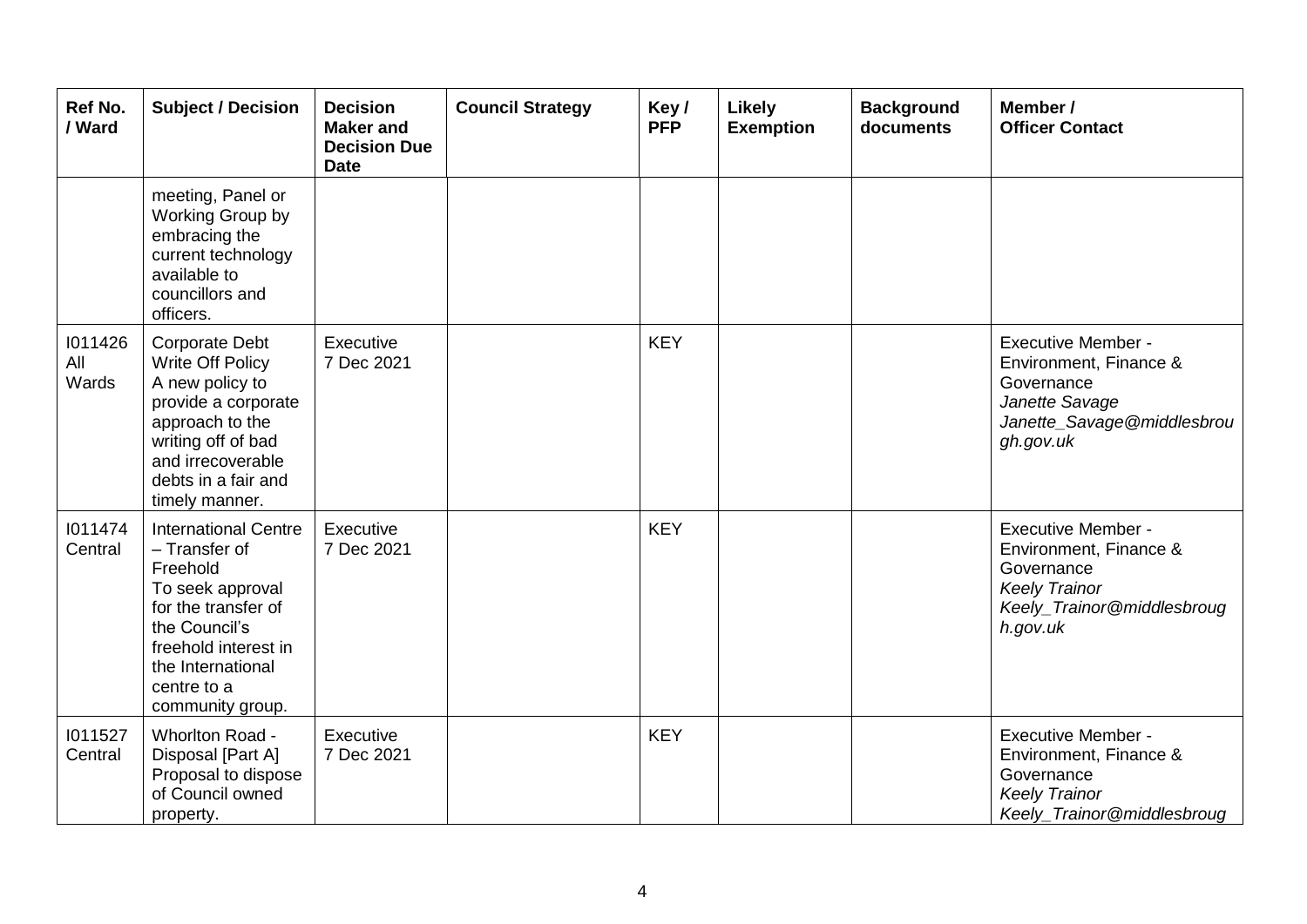| <b>Ref No.</b><br>/ Ward | <b>Subject / Decision</b>                                                                                                                                 | <b>Decision</b><br><b>Maker and</b><br><b>Decision Due</b><br><b>Date</b> | <b>Council Strategy</b> | Key/<br><b>PFP</b> | <b>Likely</b><br><b>Exemption</b> | <b>Background</b><br>documents | Member /<br><b>Officer Contact</b>                                                                                                  |
|--------------------------|-----------------------------------------------------------------------------------------------------------------------------------------------------------|---------------------------------------------------------------------------|-------------------------|--------------------|-----------------------------------|--------------------------------|-------------------------------------------------------------------------------------------------------------------------------------|
|                          |                                                                                                                                                           |                                                                           |                         |                    |                                   |                                | h.gov.uk                                                                                                                            |
| 1011528<br>Central       | <b>EXEMPT - Whorlton</b><br>Road - Disposal<br>[Part B]<br>Proposal to dispose<br>of Council owned<br>property.                                           | Executive<br>7 Dec 2021                                                   |                         | <b>KEY</b>         | Fully exempt                      |                                | <b>Executive Member -</b><br>Environment, Finance &<br>Governance<br><b>Keely Trainor</b><br>Keely_Trainor@middlesbroug<br>h.gov.uk |
| 1011526<br>All<br>Wards  | Calculation of<br><b>Council Tax Base</b><br>for 2022/23<br>That the Executive<br>endorses the<br><b>Council Tax Base</b><br>for 2022/23.                 | Executive<br>7 Dec 2021                                                   |                         | <b>KEY</b>         |                                   |                                | <b>Executive Member -</b><br>Environment, Finance &<br>Governance<br><b>Keely Trainor</b><br>Keely_Trainor@middlesbroug<br>h.gov.uk |
| 1011442<br>All<br>Wards  | <b>Members Small</b><br><b>Schemes Allocation</b><br>Executive approval<br>is required for the<br><b>Members Small</b><br><b>Schemes</b><br>Allocation.   | Executive<br>11 Jan 2022                                                  |                         | <b>KEY</b>         | Public                            |                                | <b>Executive Member -</b><br>Environment, Finance &<br>Governance<br>David Jamison<br>david_jamison@middlesbroug<br>h.gov.uk        |
| 1011316<br>Central       | <b>EXEMPT - Metz</b><br>Bridge - Site<br>Management<br>Arrangements<br><b>That Executive</b><br>agree to the<br>procurement of an<br>external supplier to | Executive<br>11 Jan 2022                                                  |                         | <b>KEY</b>         | Fully exempt                      |                                | <b>Executive Member -</b><br>Environment, Finance &<br>Governance<br>David Jamison<br>david_jamison@middlesbroug<br>h.gov.uk        |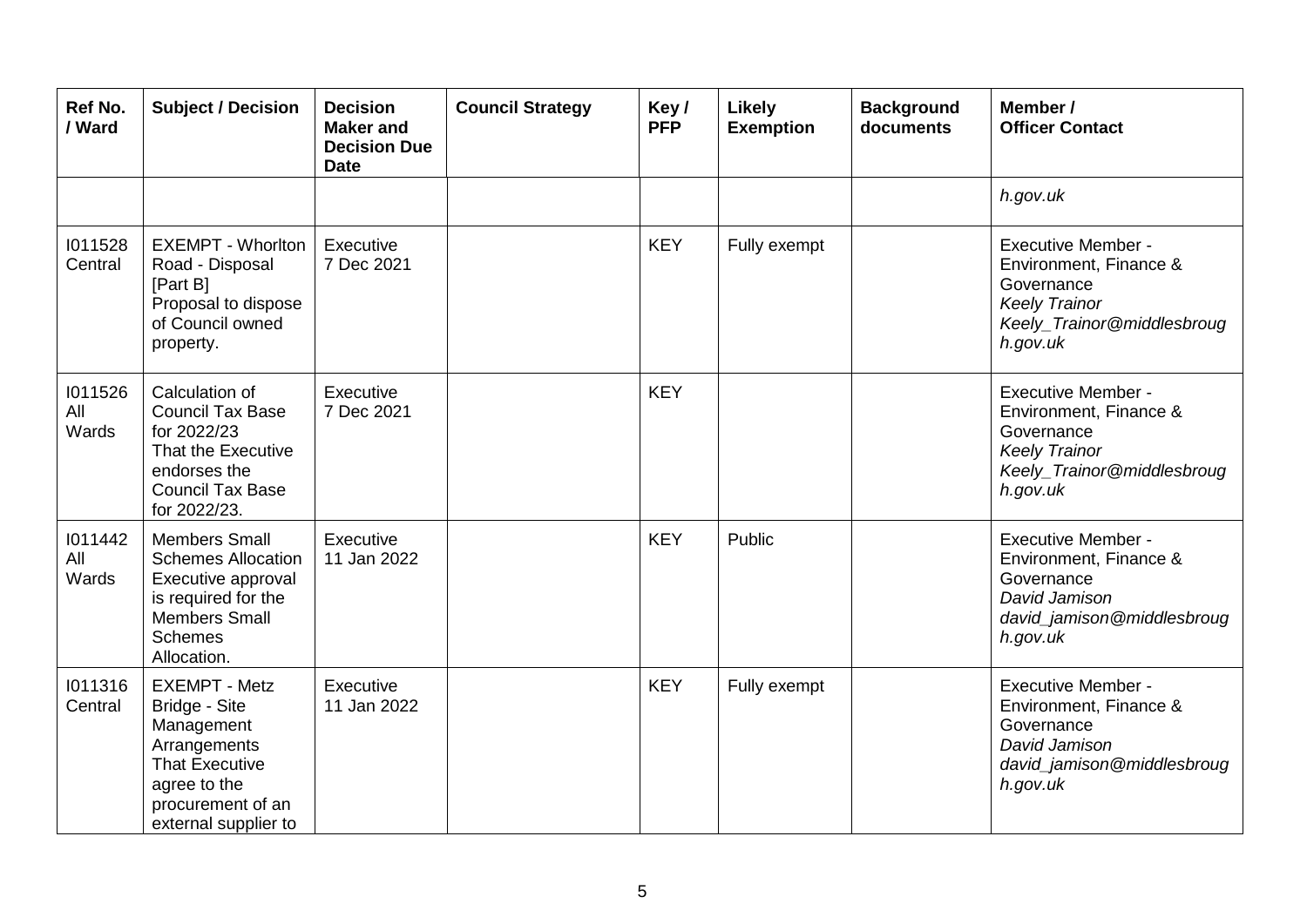| Ref No.<br>/ Ward       | <b>Subject / Decision</b>                                                                                                                                                                                                                                                          | <b>Decision</b><br><b>Maker</b> and<br><b>Decision Due</b><br><b>Date</b> | <b>Council Strategy</b> | Key/<br><b>PFP</b> | Likely<br><b>Exemption</b> | <b>Background</b><br>documents | Member /<br><b>Officer Contact</b>                                                                                                  |
|-------------------------|------------------------------------------------------------------------------------------------------------------------------------------------------------------------------------------------------------------------------------------------------------------------------------|---------------------------------------------------------------------------|-------------------------|--------------------|----------------------------|--------------------------------|-------------------------------------------------------------------------------------------------------------------------------------|
|                         | manage Metz<br><b>Bridge Traveller</b><br>site.                                                                                                                                                                                                                                    |                                                                           |                         |                    |                            |                                |                                                                                                                                     |
| 1010197<br>All<br>Wards | <b>Council Tax</b><br>Support Scheme for<br>22/23<br>That the Executive<br>approves the<br><b>Council Tax</b><br>Support Scheme for<br>22/23.                                                                                                                                      | Executive<br>11 Jan 2022                                                  |                         | <b>KEY</b>         | Public                     |                                | <b>Executive Member -</b><br>Environment, Finance &<br>Governance<br><b>Keely Trainor</b><br>Keely_Trainor@middlesbroug<br>h.gov.uk |
| 1010704<br>All<br>Wards | <b>Highways Asset</b><br>Infrastructure<br>Executive approval<br>is required for the<br><b>ECS Capital</b><br>Highways<br>Infrastructure Asset.                                                                                                                                    | Executive<br>14 Feb 2022                                                  |                         | <b>KEY</b>         | Public                     |                                | <b>Executive Member -</b><br>Environment, Finance &<br>Governance<br><b>Chris Bates</b><br>Chris_Bates@middlesbrough.<br>gov.uk     |
| 1011678<br>All<br>Wards | <b>Transporter Bridge</b><br>Update<br>The purpose of the<br>report is to inform<br>Executive of the<br>current status of the<br>Transporter Bridge,<br>highlight what works<br>have been carried<br>and to seek<br>approval/endorsem<br>ent to identify funds<br>and to carry out | Executive<br>14 Feb 2022                                                  |                         | <b>KEY</b>         | Public                     |                                | <b>Executive Member -</b><br>Environment, Finance &<br>Governance<br><b>Chris Bates</b><br>Chris_Bates@middlesbrough.<br>gov.uk     |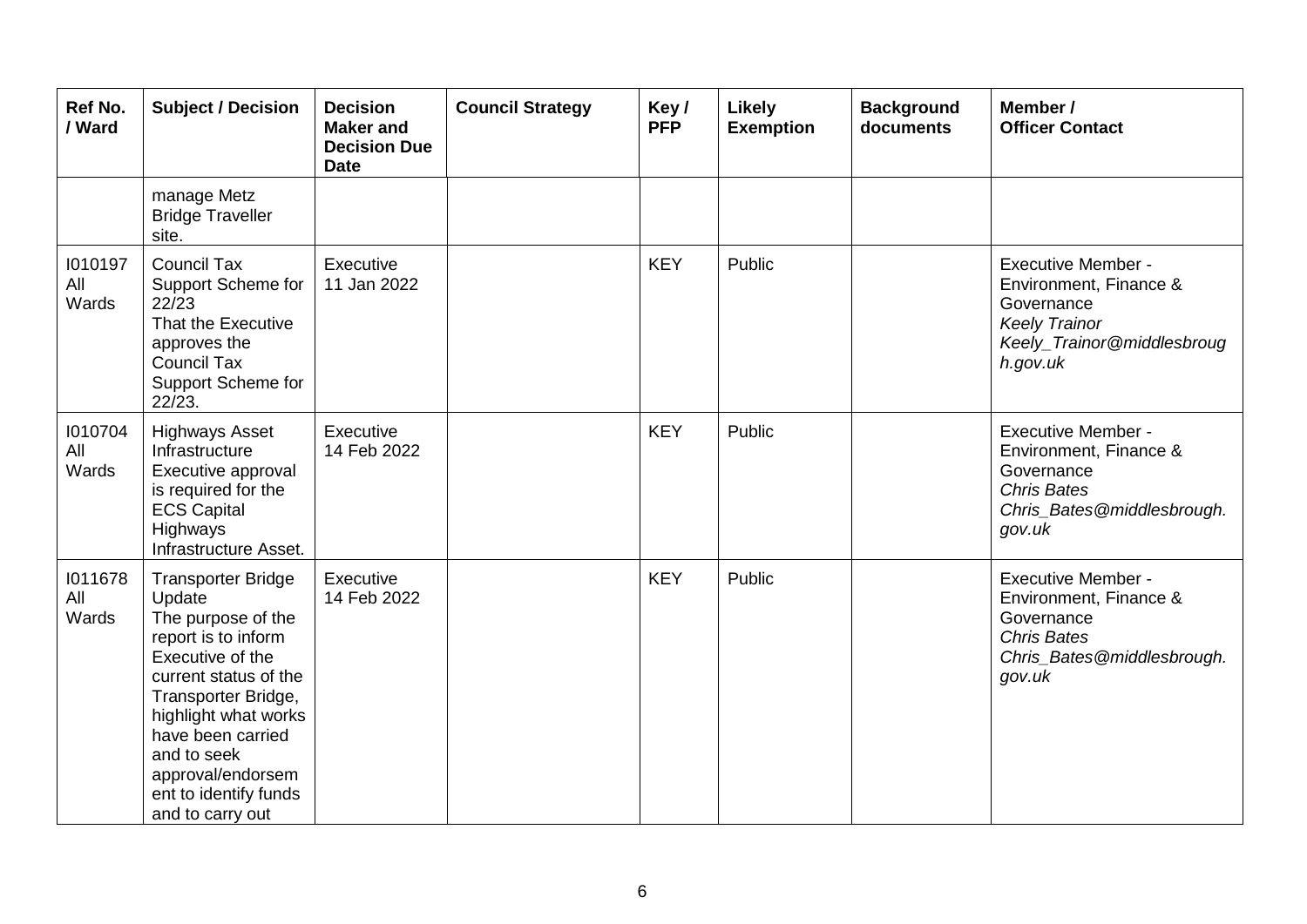| Ref No.<br>/ Ward       | <b>Subject / Decision</b>                                                                                                                                                                                                 | <b>Decision</b><br><b>Maker</b> and<br><b>Decision Due</b><br><b>Date</b> | <b>Council Strategy</b> | Key/<br><b>PFP</b> | <b>Likely</b><br><b>Exemption</b> | <b>Background</b><br>documents | Member /<br><b>Officer Contact</b>                                                                                                  |
|-------------------------|---------------------------------------------------------------------------------------------------------------------------------------------------------------------------------------------------------------------------|---------------------------------------------------------------------------|-------------------------|--------------------|-----------------------------------|--------------------------------|-------------------------------------------------------------------------------------------------------------------------------------|
|                         | further repairs to the<br><b>Transporter Bridge</b><br>as identified in the<br>Special Inspection<br>carried out by Rapid<br>Consultants and the<br>follow up Principal<br>Inspection carried<br>out by Atkins<br>Global. |                                                                           |                         |                    |                                   |                                |                                                                                                                                     |
| 1009724                 | <b>Strategic Plan</b><br>2021-24 - Progress<br>at Quarter Three<br>2021/22<br>Report outlining<br>performance<br>against the<br>Strategic Plan at<br><b>Quarter Three</b><br>2021/22                                      | Executive<br>14 Feb 2022                                                  |                         |                    | Public                            |                                | <b>Executive Member - Finance</b><br>and Governance<br><b>Keely Trainor</b><br>Keely_Trainor@middlesbroug<br>h.gov.uk               |
| 1010199<br>All<br>Wards | Revenue Budget,<br>Council Tax,<br>Medium Term<br>Financial Plan and<br><b>Capital Strategy</b><br>2022/23<br>The setting of the<br>Revenue Budget,<br>Council Tax, Capital<br>Strategy for<br>2022/23.                   | Executive<br>14 Feb 2022                                                  |                         | <b>KEY</b>         | Public                            |                                | <b>Executive Member -</b><br>Environment, Finance &<br>Governance<br><b>Keely Trainor</b><br>Keely_Trainor@middlesbroug<br>h.gov.uk |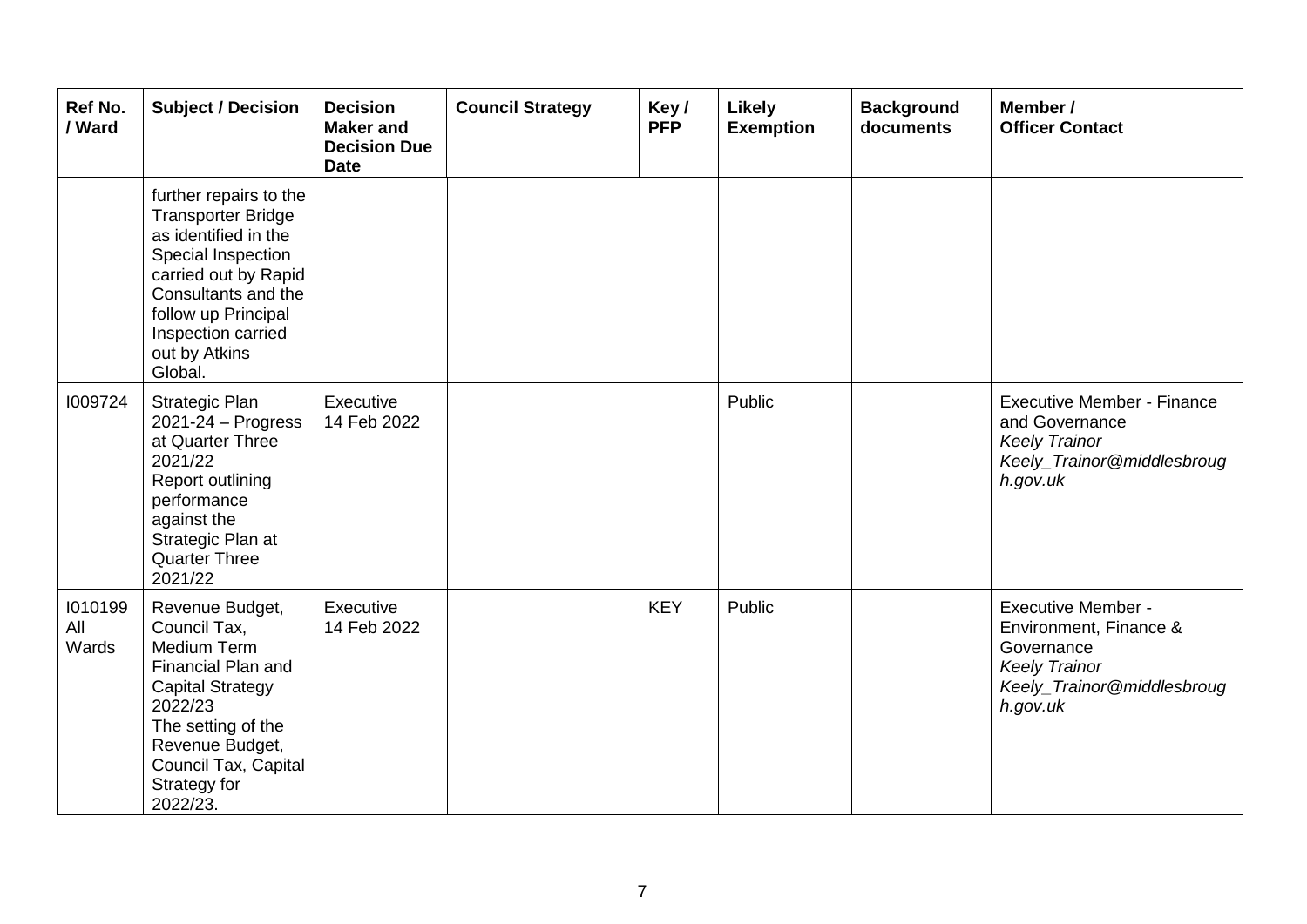| Ref No.<br>/ Ward                             | <b>Subject / Decision</b>                                                                                                                                                                                                                                                                                                                                     | <b>Decision</b><br><b>Maker</b> and<br><b>Decision Due</b><br><b>Date</b> | <b>Council Strategy</b> | Key/<br><b>PFP</b> | <b>Likely</b><br><b>Exemption</b> | <b>Background</b><br>documents | Member /<br><b>Officer Contact</b>                                                                                                  |
|-----------------------------------------------|---------------------------------------------------------------------------------------------------------------------------------------------------------------------------------------------------------------------------------------------------------------------------------------------------------------------------------------------------------------|---------------------------------------------------------------------------|-------------------------|--------------------|-----------------------------------|--------------------------------|-------------------------------------------------------------------------------------------------------------------------------------|
| 1010198<br>All<br>Wards                       | Revenue and<br>Capital Budget -<br>Projected Outturn<br>Position as at<br><b>Quarter Three</b><br>2021/22<br>To advise the<br>Executive of the<br>Council's financial<br>position at Quarter<br>Three 2021/22.                                                                                                                                                | Executive<br>14 Feb 2022                                                  |                         | <b>KEY</b>         | Public                            |                                | <b>Executive Member -</b><br>Environment, Finance &<br>Governance<br><b>Keely Trainor</b><br>Keely_Trainor@middlesbroug<br>h.gov.uk |
|                                               | <b>Executive Member - Regeneration</b>                                                                                                                                                                                                                                                                                                                        |                                                                           |                         |                    |                                   |                                |                                                                                                                                     |
| 1009248<br>Ayresom<br>e;<br>Kader;<br>Trimdon | 'This item is to be<br>deferred to a future<br>meeting of the<br>Executive, The<br>revised date of the<br>meeting at which<br>this item will be<br>considered, will be<br>published on the<br>Forward Work Plan<br>in due course.'<br><b>Stainsby Country</b><br>Park and<br>Masterplan<br>To adopt the<br><b>Stainsby Country</b><br>Park and<br>Masterplan. | Executive<br>Not before<br>26th Oct 2021                                  |                         | <b>KEY</b>         | Public                            |                                | <b>Executive Member -</b><br>Regeneration<br>Paul Clarke<br>paul_clarke@middlesbrough.g<br>ov.uk                                    |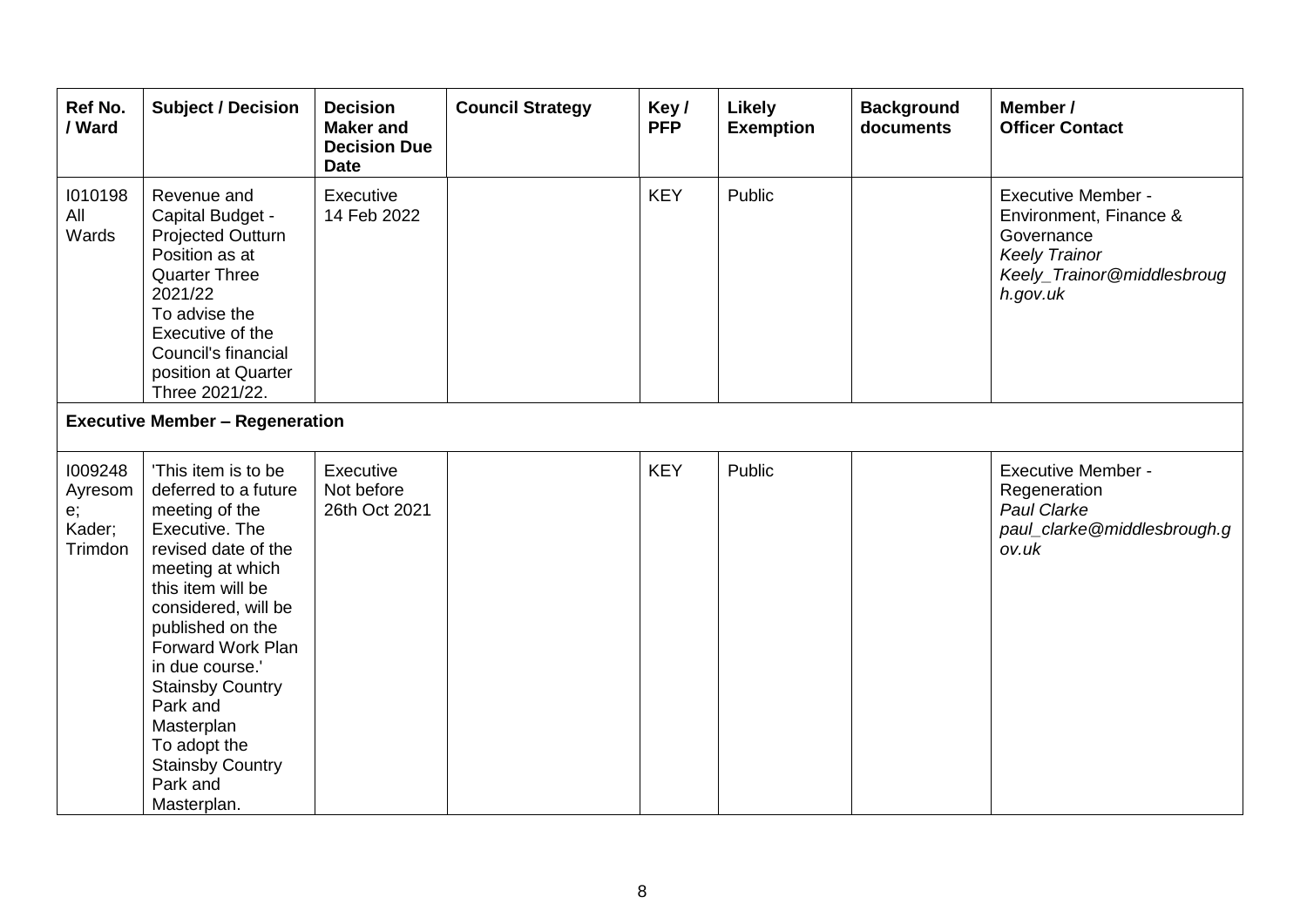| Ref No.<br>/ Ward       | <b>Subject / Decision</b>                                                                                                                                                                   | <b>Decision</b><br><b>Maker and</b><br><b>Decision Due</b><br><b>Date</b> | <b>Council Strategy</b> | Key/<br><b>PFP</b> | <b>Likely</b><br><b>Exemption</b> | <b>Background</b><br>documents | Member /<br><b>Officer Contact</b>                                                                                                      |
|-------------------------|---------------------------------------------------------------------------------------------------------------------------------------------------------------------------------------------|---------------------------------------------------------------------------|-------------------------|--------------------|-----------------------------------|--------------------------------|-----------------------------------------------------------------------------------------------------------------------------------------|
| 1011646<br>All<br>Wards | Response to<br>Scrutiny - Cultural<br>Events<br>Executive to be<br>updated on the<br>recommendations<br>following scrutiny.                                                                 | Executive<br>11 Jan 2022                                                  |                         |                    | Public                            |                                | Deputy Mayor and Executive<br>Member for Culture and<br>Communities<br>Leanne Littlewood<br>Leanne Littlewood@middlesb<br>rough.gov.uk  |
| 1011648<br>All<br>Wards | Digital Inclusion<br>Seeking approval<br>for strategic actions<br>to reduce digital<br>exclusion.                                                                                           | Executive<br>11 Jan 2022                                                  |                         | <b>KEY</b>         | Public                            |                                | <b>Executive Member -</b><br>Regeneration<br>Janette Savage<br>Janette_Savage@middlesbrou<br>gh.gov.uk                                  |
| 1011649<br>Central      | <b>Wood Street</b><br>Seeking approval<br>for the<br>redevelopment of<br>the Wood Street<br>area in partnership<br>with the private<br>sector.                                              | Executive<br>11 Jan 2022                                                  |                         | <b>KEY</b>         | Public                            |                                | <b>Executive Member -</b><br>Regeneration<br>Richard Horniman, Director of<br>Regeneration<br>Richard_Horniman@middlesbr<br>ough.gov.uk |
| 1011677<br>All<br>Wards | Final report of the<br>Economic<br>Development,<br>Environment and<br>Infrastructure<br><b>Scrutiny Panel -</b><br>Middlesbrough<br><b>Regeneration Post</b><br>COVID-19.<br>The aim of the | Executive<br>11 Jan 2022                                                  |                         | <b>KEY</b>         |                                   |                                | <b>Executive Member -</b><br>Regeneration<br>Sam Gilmore, Head of<br><b>Economic Growth</b><br>Sam_Gilmore@middlesbrough<br>.gov.uk     |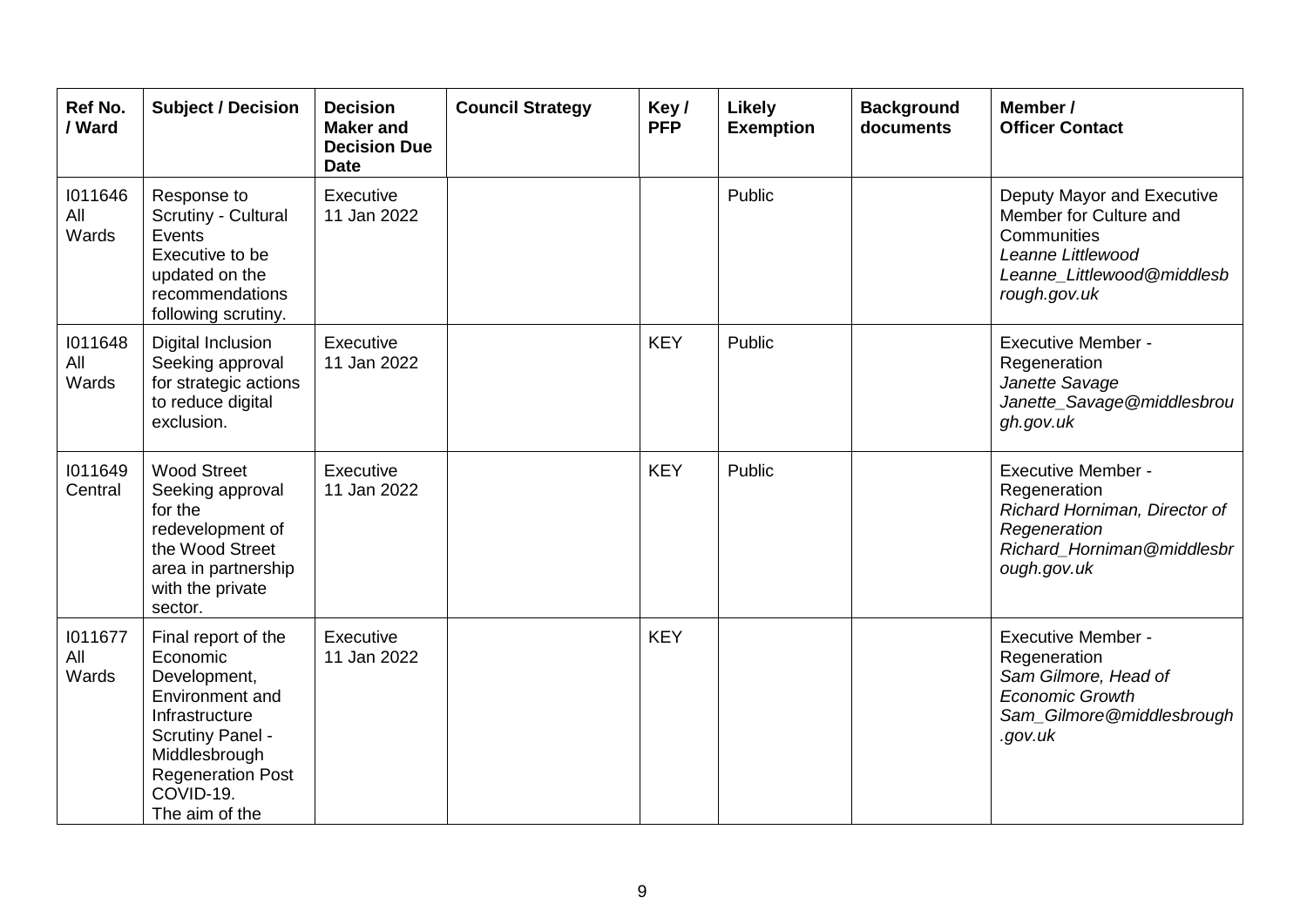| Ref No.<br>/ Ward        | <b>Subject / Decision</b>                                                                                                                                                                                                                                                                                                                                              | <b>Decision</b><br><b>Maker</b> and<br><b>Decision Due</b><br><b>Date</b> | <b>Council Strategy</b> | Key/<br><b>PFP</b> | Likely<br><b>Exemption</b> | <b>Background</b><br>documents | Member /<br><b>Officer Contact</b>                                                                                                                       |
|--------------------------|------------------------------------------------------------------------------------------------------------------------------------------------------------------------------------------------------------------------------------------------------------------------------------------------------------------------------------------------------------------------|---------------------------------------------------------------------------|-------------------------|--------------------|----------------------------|--------------------------------|----------------------------------------------------------------------------------------------------------------------------------------------------------|
|                          | investigation was to<br>determine ways in<br>which<br>Middlesbrough<br>Council can support<br>the regeneration of<br>the town physically,<br>economically and<br>socially, following<br>the Covid-19<br>pandemic.                                                                                                                                                      |                                                                           |                         |                    |                            |                                |                                                                                                                                                          |
| 1010965<br>Nunthor<br>pe | Nunthorpe Grange<br>Development<br>Overview<br>The report details<br>the current situation<br>regarding the<br>Community centre<br>development work,<br>partnered<br>infrastructure works<br>and housing<br>delivery schemes<br>including the<br>Persimmon and<br><b>Taylor Wimpey</b><br>sites. Alongside of<br>this is an update on<br>the Nunthorpe<br>commitments. | Executive<br>14 Feb 2022                                                  |                         | <b>KEY</b>         | Public                     |                                | Deputy Mayor and Executive<br>Member for Culture and<br>Communities<br>Steve Fletcher, Head of<br>Development<br>Steve_Fletcher@middlesbrou<br>gh.gov.uk |
| 1011724<br>Central;      | <b>Off Street Electric</b><br>Vehicle Charging                                                                                                                                                                                                                                                                                                                         | Executive<br>Member-                                                      |                         | <b>KEY</b>         | Public                     |                                | <b>Executive Member -</b><br>Regeneration                                                                                                                |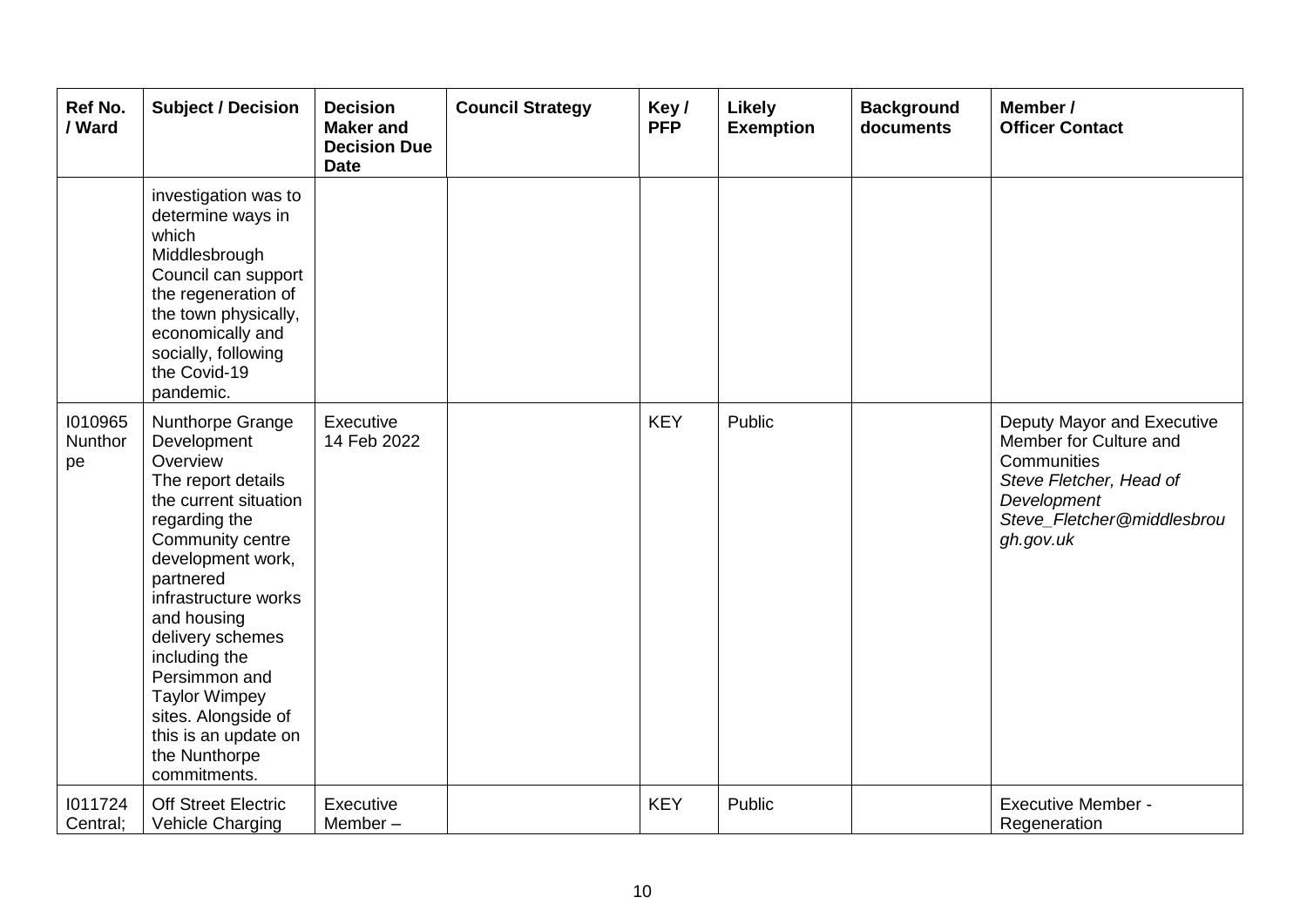| Ref No.<br>/ Ward           | <b>Subject / Decision</b>                                                                                                                                                                                                                                                                                                                 | <b>Decision</b><br><b>Maker and</b><br><b>Decision Due</b><br><b>Date</b> | <b>Council Strategy</b> | Key/<br><b>PFP</b> | <b>Likely</b><br><b>Exemption</b> | <b>Background</b><br>documents | Member /<br><b>Officer Contact</b>                                                                                   |
|-----------------------------|-------------------------------------------------------------------------------------------------------------------------------------------------------------------------------------------------------------------------------------------------------------------------------------------------------------------------------------------|---------------------------------------------------------------------------|-------------------------|--------------------|-----------------------------------|--------------------------------|----------------------------------------------------------------------------------------------------------------------|
| Marton<br>East              | <b>Point Installations</b><br>The Executive<br>Member for<br>Regeneration<br>approves the<br>proposals to work in<br>partnership with<br><b>Tees Valley</b><br><b>Combined Authority</b><br>and contractors EB<br>Chargers to install<br>electric vehicle<br>charging points<br>within<br>Middlesbrough<br>Council operated<br>Car Parks. | Regeneration<br>10 Jan 2022                                               |                         |                    |                                   |                                | Chris Orr<br>Chris_Orr@middlesbrough.go<br>v.uk                                                                      |
| 1010966<br>Coulby<br>Newham | Newham Grange<br>Development<br>Overview<br>The report will<br>document the<br>process of securing<br>options for the<br>marketing and<br>delivery of the site<br>and will include the<br>key infrastructure<br>phasing strategy.                                                                                                         | Executive<br>14 Feb 2022                                                  |                         | <b>KEY</b>         | Public                            |                                | <b>Councillor David Branson</b><br>Steve Fletcher, Head of<br>Development<br>Steve_Fletcher@middlesbrou<br>gh.gov.uk |
| 1011647<br>Central          | <b>TeesAMP Next</b><br>Phase<br>To present the                                                                                                                                                                                                                                                                                            | Executive<br>14 Feb 2022                                                  |                         | <b>KEY</b>         | Public                            |                                | <b>Executive Member -</b><br>Regeneration<br>Sam Gilmore, Head of                                                    |